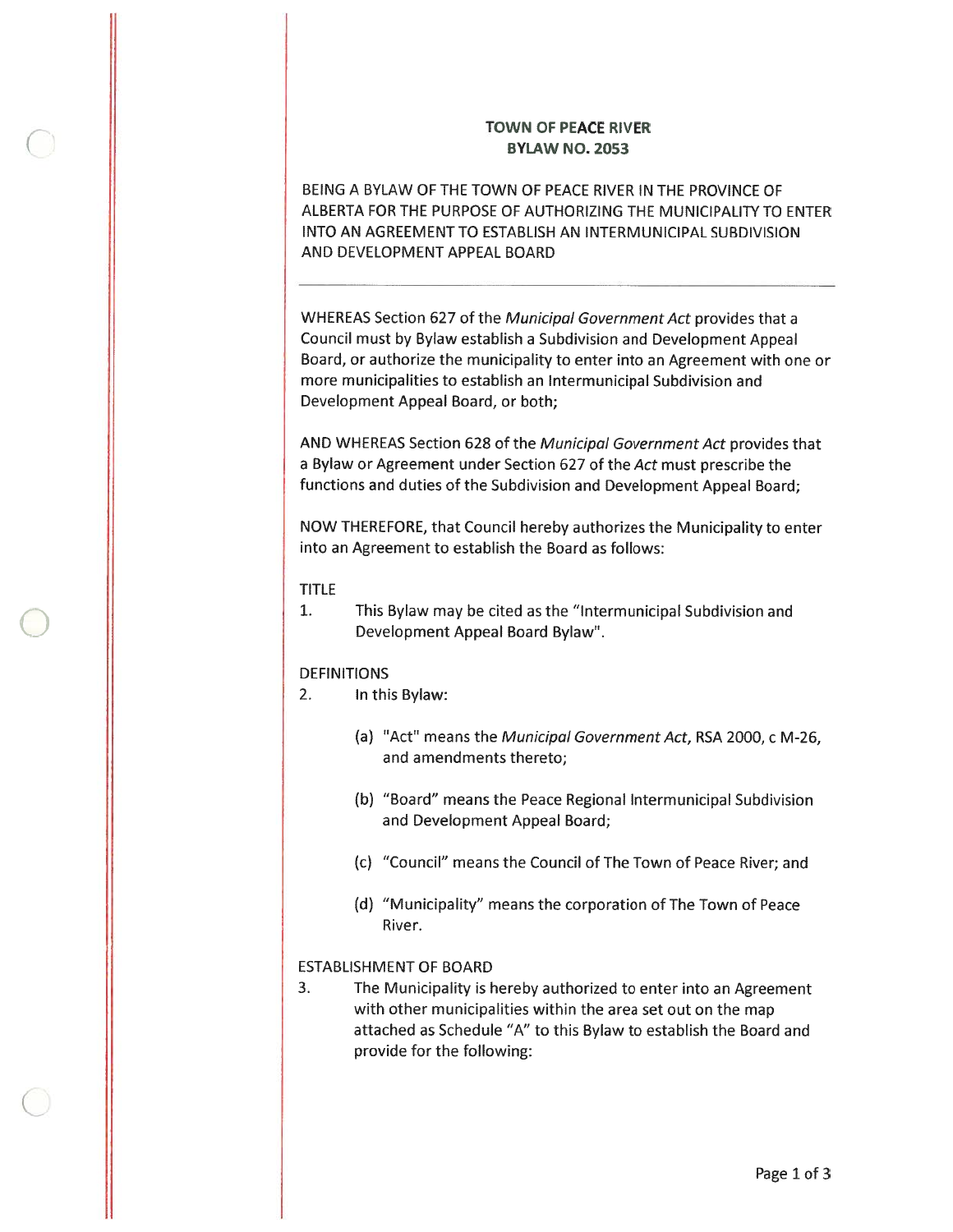- (a) The hearing of appeals in accordance with the Act within the boundaries of the municipalities that are parties to the agreement;
- (b) The powers, duties and functions of the Board and the Clerk, and;
- (c) The procedure and conduct of the Board and its members and the Clerk.

### ESTABLISHMENT OF CLERK AS DESIGNATED OFFICER

- 4. The position of Clerk is hereby established as <sup>a</sup> designated officer of the Municipality.
- 5. The Clerk shall have all powers, duties and functions:
	- (a) As set out in the Act and regulations thereunder;
	- (b) Delegated to the Clerk by Bylaw or resolution of Council;
	- (c) Set out in this Agreement; and
	- (d) As designated by the Board from time to time.

### **FEES**

6. Appeal fees shall be in accordance with the schedule of fees set out in Schedule "B" to this Bylaw.

## **SEVERABILITY**

7. If any portion of this Bylaw is declared invalid by a court of competent jurisdiction, then the invalid portion shall be severed.

### SCHEDULES

8. This Bylaw contains Schedules "A" and "B", which form par<sup>t</sup> of this Bylaw.

## EFFECTIVE DATE

- 9. This Bylaw shall come into force and have effect on August 1, 2019.
- 10. Bylaw 2021, the Subdivision and Appeal Board Bylaw and any amendments thereto are hereby repealed.

READ a first time this  $24$  day of  $\sqrt{2}$  and  $\sqrt{2019}$ .

READ a second time this  $\frac{24}{4}$  day of  $\frac{100e}{4}$ ,  $2019$ .

READ a third and final time this  $2H$  day of  $\frac{1}{2}$  and  $\frac{1}{2}$ .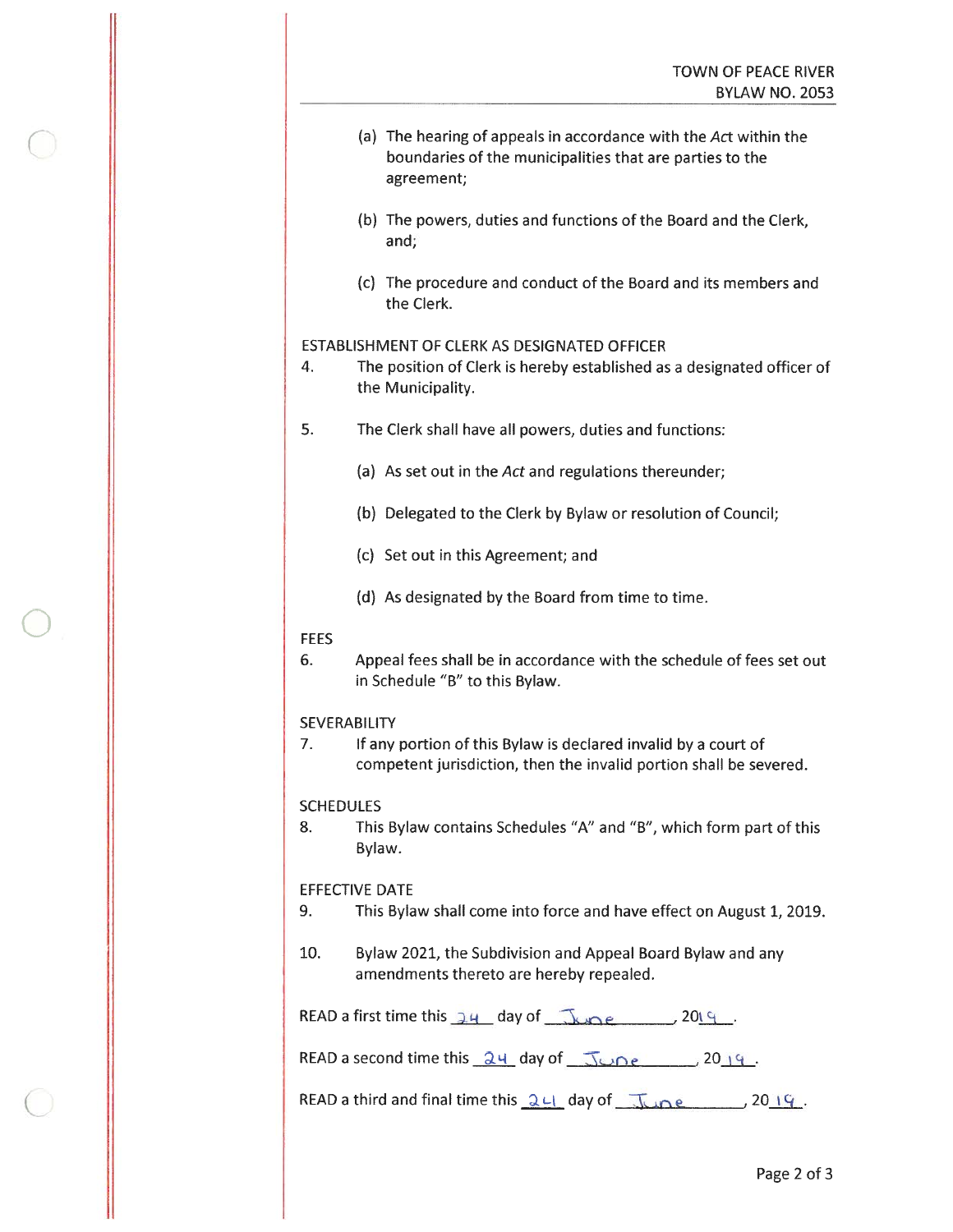SIGNED by the Mayor and Chief Administrative Officer this  $24$  day of  $June. 2019.$ 

 $l_{\pm}$  $\iota$ 

**Thomas Tarpey** Mayor

**Christophers**, Parker Chief Administr**6x**ive Officer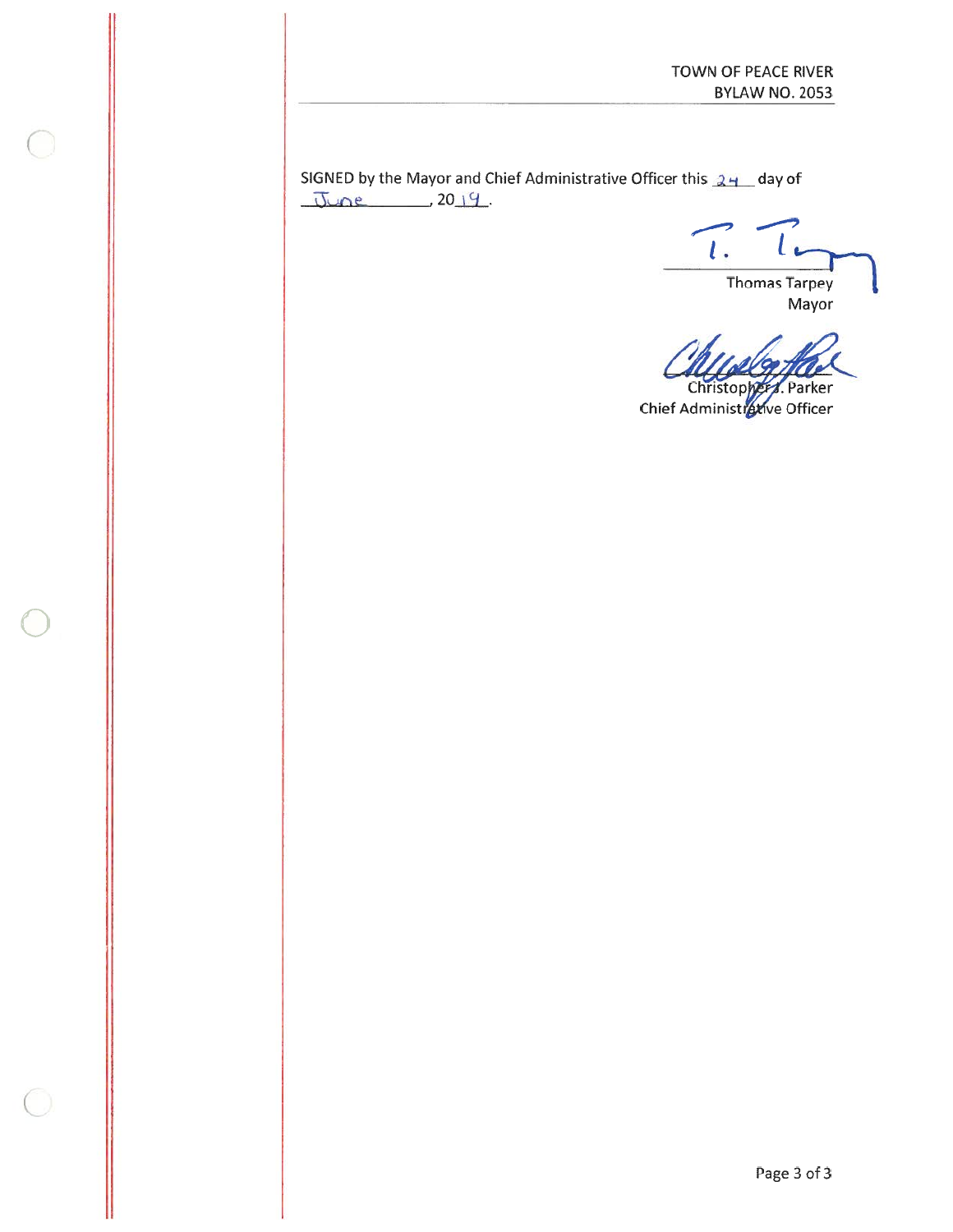**SCHEDULE A** 

 $\tilde{\mathcal{F}}$ 

 $\bigcirc$